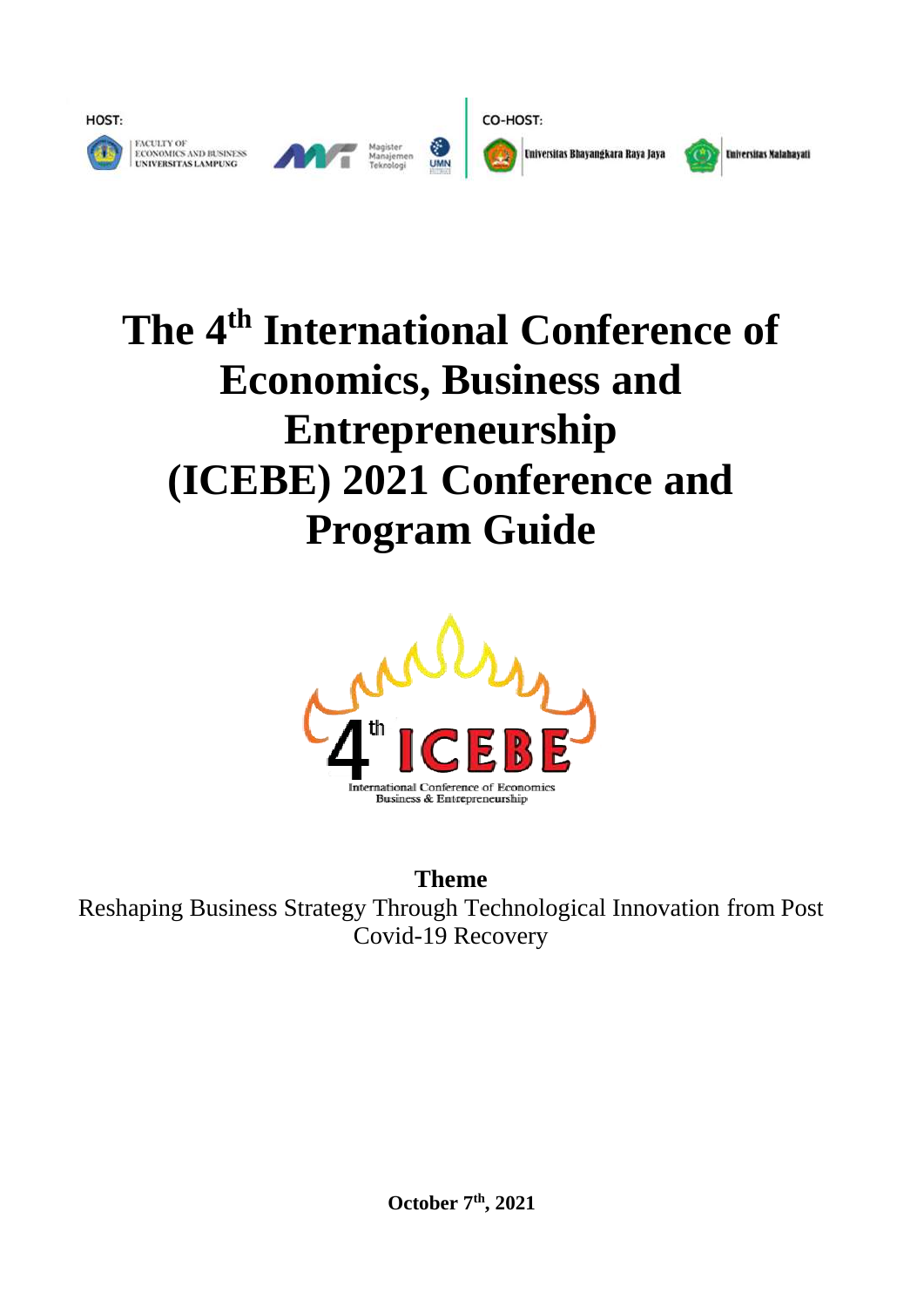**Magister Manajemen Teknologi Universitas Multimedia Nusantara and FEB Universitas Lampung Proudly present in collaboration with Universitas Malahayati and Universitas Bhayangkara Jakarta Raya**

## **The 4 th International Conference of Economics, Business and Entrepreneurship (ICEBE) 2021**

Theme

Reshaping Business Strategy Through Technological Innovation from Post Covid-19 Recovery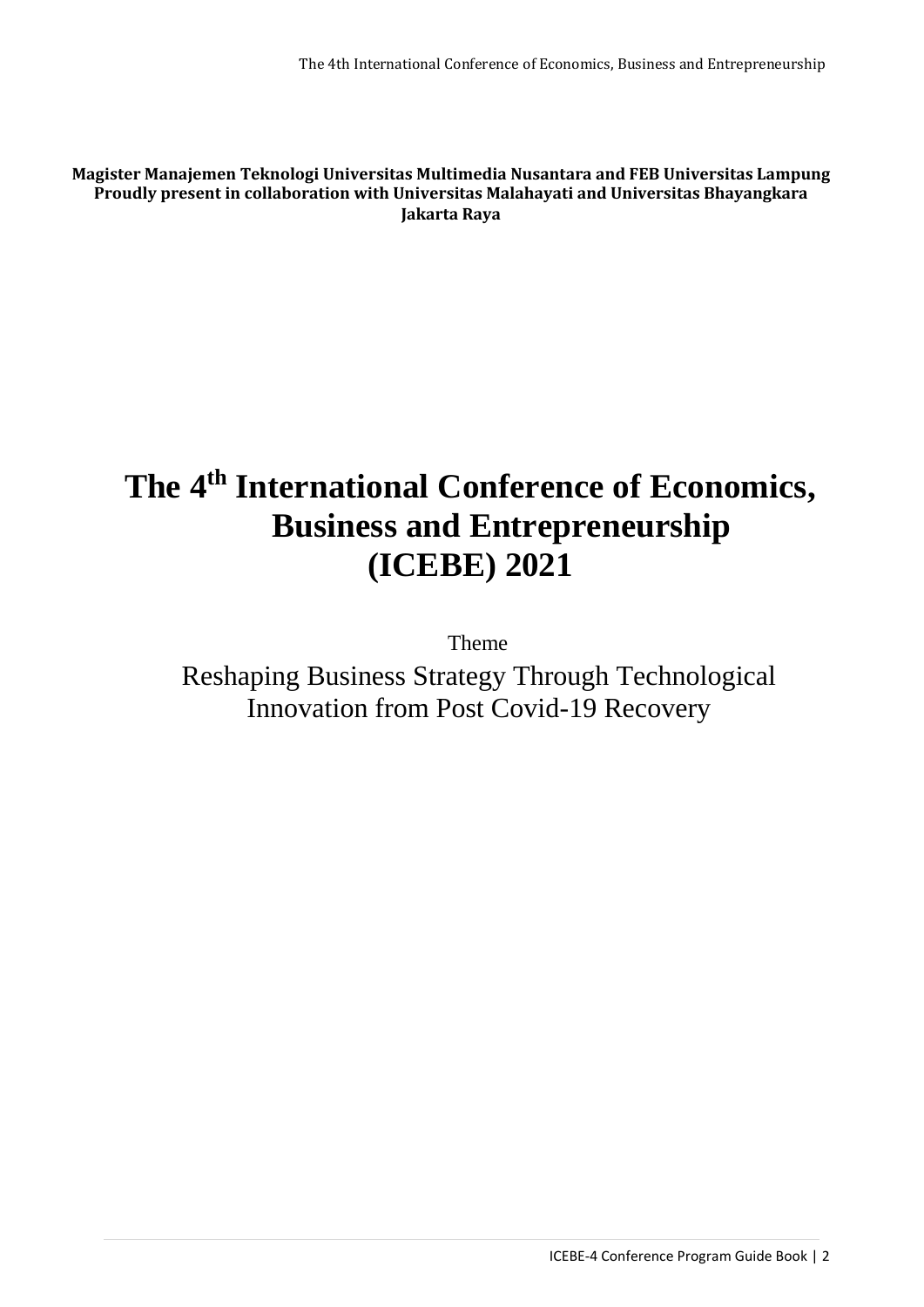## **GENERAL INFORMATION**

#### **A. Introduction**

Since it was first discovered in Wuhan, China, in late 2019 and designated by the World Health Organization (WHO) as a pandemic on March 11, 2020, COVID-19 has profoundly impacted people's lives. The COVID-19 pandemic that hit almost all countries globally has caused a health crisis that led to stagnation to the decline of the global economy due to social restrictions in the community.

Social restrictions (mobility) of the community due to COVID-19 have encouraged changes in consumption behavior. Business processes that are usually done offline are now shifting to online; this is seen from the growth of online shopping transactions that increased drastically during the pandemic.

This change in consumption patterns should undoubtedly be seen as an opportunity. Business actors must utilize this opportunity to explore and exploit market opportunities to improve innovation capabilities through the use of technology.

Therefore, technology becomes the business enabler for maintaining and increasing business sustainability across the nations. To be sustained in their field, businesses have to enhance their technological capability to adapt to the turbulence of the business environment caused by COVID-19. This change stimulates organizations to begin and even flourishing digital transformation in their businesses. The digital technologies were used to create new — or modify existing — business processes, culture, and customer experiences to meet changing business and market requirements. The digital transformation transcends traditional activities, including sales, finance, accounting, marketing, and customer service. Many organizations such as government and public institutions, private and services industries use the digital transformation. It has a significant influence in managing businesses and engaging with customers using digital technology. By applying it, the organization's business performance is expected to increase.

Therefore, the Faculty of Economics & Business Universitas Lampung (FEB-UNILA), in collaboration with Magister Manajemen Teknologi Universitas Multimedia Nusantara (MMT-UMN) and also Universitas Malahayati and Universitas Bhayangkara Raya Jaya, will conduct the E-International Conference, The 4th International Conference of Economics, Business & Entrepreneurship (ICEBE). The event aims to explore the role of technological innovation in business strategy during the pandemic.

#### **B. Name of the Conference**

#### **The 4th ICEBE (International Conference of Economics, Business & Entrepreneurship) International Conference**

Theme: *Reshaping Business Strategy Through Technological Innovation From Post Covid-19 Recovery*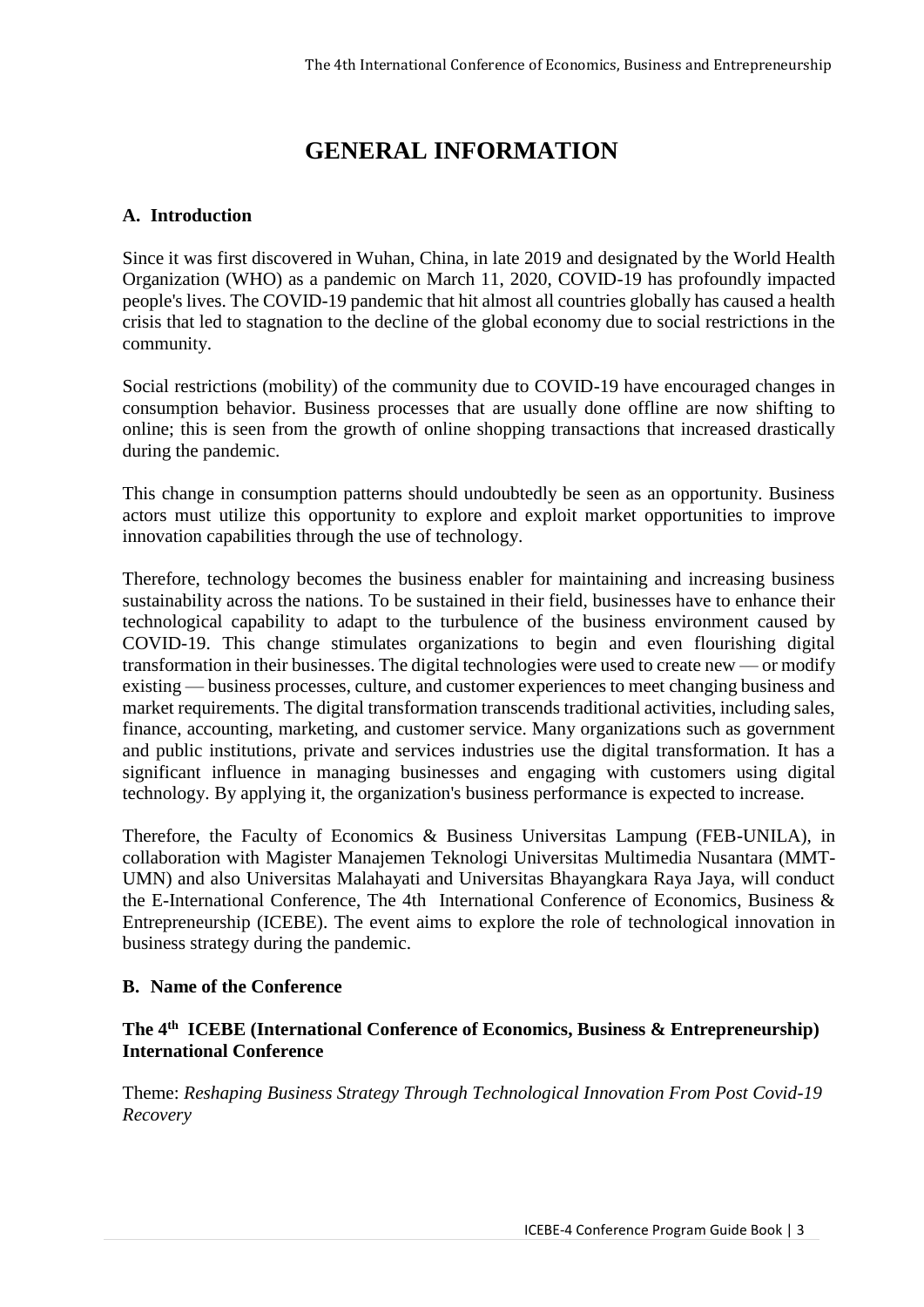#### **C. Sub Theme of The 4th ICEBE International Conference**

- 1. Finance, Accounting, Economics and Sustainable Development
- 2. Marketing, Communication, Service Industries, Hospitality and Tourism
- 3. Human Resources, Logistics and Operations Management
- 4. Digital Innovation, Digital Transformation Business, E-business, and Technopreneurship

#### **D. Keynote speaker**

- 1. Prof. Prashanth N. Bharadwaj, Ph.D. (Department of Management and Dean's Associate,Eberly College of Business and Information Technology, Indiana University of Pennsylvania)
- 2. Dr. David Tereladze (The Department of International Economics and International Corporate Finance. Saint-Petersburg, Russia)

#### **E. Invited Speaker**

- 1. Prof Dr Karomani, M.Si (Universitas Lampung): Rector
- 2. Dr Ninok Leksono M.A (Universitas Multimedia Nusantara): Rector and Senior Journalist at Kompas Newspaper
- 3. Dr. Nairobi, S.E., MSi (Universitas Lampung): Business Faculty Dean.
- 4. Dr. Achmad Farich, dr., MM (Universitas Malahayati): Rector
- 5. Irjen PoL(P) Dr. Drs. Bambang Karsono., S.H., M.M (Universitas Bhayangkara Raya Jaya): Rector

#### **F. Venue and Date**

- Day/Time : Thursday, October 7th  $2021 / 08.00$  WIB-17.00 WIB(GMT+7)
- Venue : Zoom Meeting [\(https://bit.ly/enter\\_icebe](https://bit.ly/enter_icebe) | Zoom ID : 337 863 5010 |

Passcode : icebe4)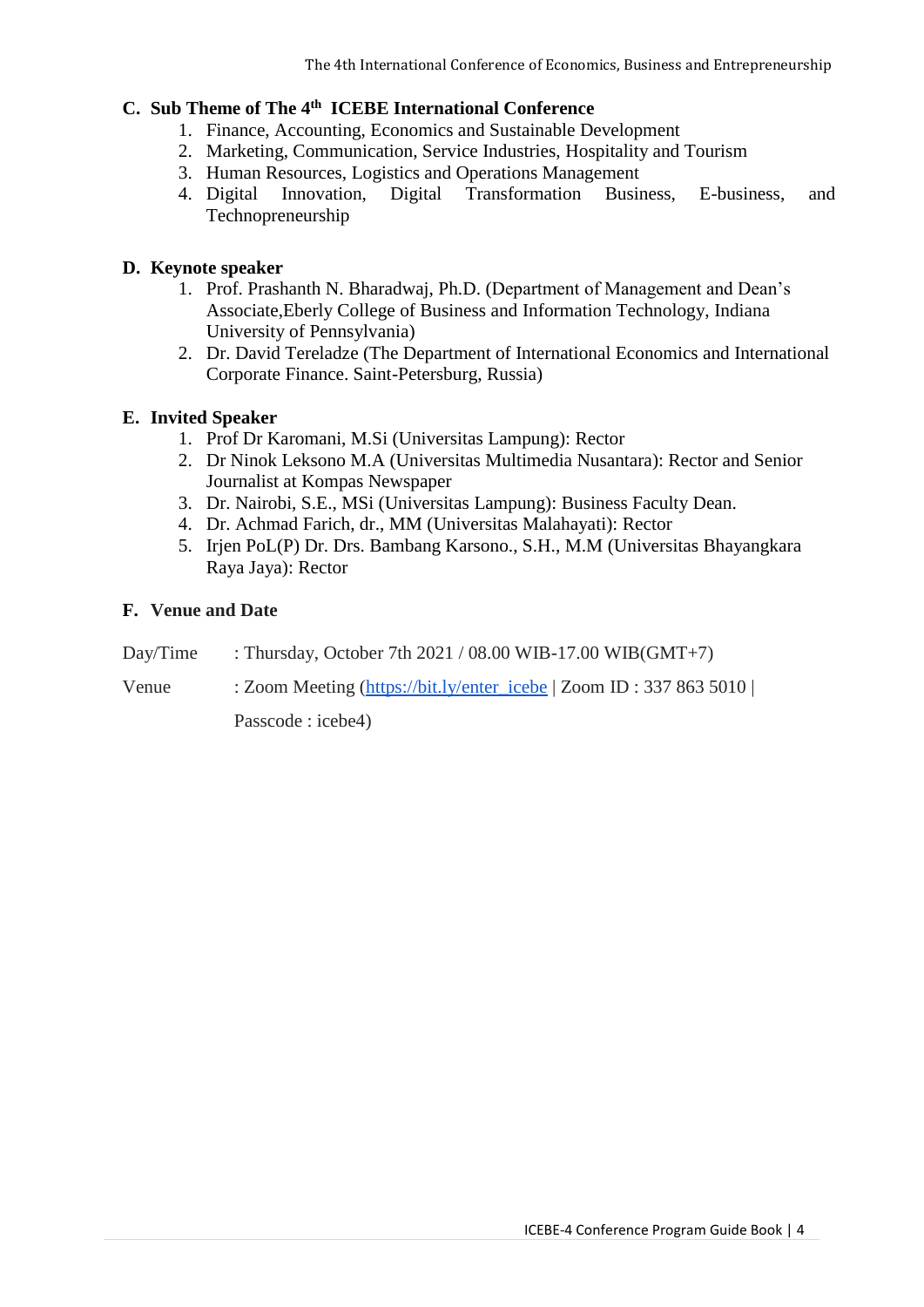The 4th International Conference of Economics, Business and Entrepreneurship

## **PROGRAM RUNDOWN**

#### **(The Conference's schedule will be held in GMT+7 Time Zone)**

|                 | Thursday, October 7, 2021<br><b>E-Conference</b> |                                                          |                                                                                                                                                                                             |  |  |  |
|-----------------|--------------------------------------------------|----------------------------------------------------------|---------------------------------------------------------------------------------------------------------------------------------------------------------------------------------------------|--|--|--|
| <b>Time</b>     | <b>Duration</b>                                  | Program                                                  |                                                                                                                                                                                             |  |  |  |
| 07:30-08:00 WIB | 0:30                                             | Online Registration for Presenter and<br>Participants    |                                                                                                                                                                                             |  |  |  |
| 08:00-08:05 WIB | 0:05                                             | Opening                                                  |                                                                                                                                                                                             |  |  |  |
| 08:05-08:10 WIB | 0:05                                             | Prayer                                                   |                                                                                                                                                                                             |  |  |  |
| 08:10-08:20 WIB | 0:10                                             | Indonesia Raya                                           |                                                                                                                                                                                             |  |  |  |
| 08:20-08:30 WIB | 0:10                                             | Speech from Dean of Fakultas<br>Ekonomi dan Bisnis UNILA | Dr. Nairobi, S.E., M.Si                                                                                                                                                                     |  |  |  |
| 08:30-08:40 WIB | 0:10                                             | Speech from Rector of UMN                                | Dr. Ninok Leksono, M.A                                                                                                                                                                      |  |  |  |
| 08:40-08:50 WIB | 0:10                                             | Speech from Rector of UNILA                              | Prof. Dr. Karomani, M.Si                                                                                                                                                                    |  |  |  |
| 08:50-09:00 WIB | 0:10                                             | Speech from Rector of Malahayati                         | Dr. Achmad Farich, dr., MM                                                                                                                                                                  |  |  |  |
| 09:00-09:10 WIB | 0:10                                             | Speech from Rector of UBJ                                | Irjen Pol. (Purn) Dr.H. Bambang<br>Karsono, Drs, SH, MM,                                                                                                                                    |  |  |  |
| 09:10-09:55 WIB | 0:45                                             | Keynote Speech 1 and Q&A session                         | Prof. Prashanth N. Bharadwaj, Ph.D.<br>Department of Management and Dean's<br>Associate,<br>Eberly College of Business and<br>Information Technology, Indiana<br>University of Pennsylvania |  |  |  |
| 09:55-10:40 WIB | 0:45                                             | Keynote Speech 2 and Q&A session                         | Dr. David Tereladze<br>The Department of International<br>Economics and International Corporate<br>Finance. Saint-Petersburg, Russia                                                        |  |  |  |
| 10:40-11:00 WIB | 0:20                                             | Gift awarding session                                    | <b>MC</b>                                                                                                                                                                                   |  |  |  |
| 11:00-12:00 WIB | 1:00                                             | Panel Session 1 (5 breakout parallel<br>session)         | Session Chair breakout rooms                                                                                                                                                                |  |  |  |
| 12:00-13:00 WIB | 1:00                                             | Break, Pray and Lunch                                    |                                                                                                                                                                                             |  |  |  |
| 13:00-14:30 WIB | 1:30                                             | <b>Panel Session 2 (5 breakout parallel</b><br>session)  | Session Chair breakout rooms                                                                                                                                                                |  |  |  |
| 14:30-15:00 WIB | 0:30                                             | Break and Pray                                           |                                                                                                                                                                                             |  |  |  |
| 15:00-16:00 WIB | 1:00                                             | Panel Session 3 (5 breakout parallel<br>session)         | Session Chair breakout rooms                                                                                                                                                                |  |  |  |
| 16:00-16:30 WIB | 0:30                                             | Awarding, Closing, Photo Session                         | MC                                                                                                                                                                                          |  |  |  |

**For International Participants, please be aware that the e-conference will start at Western Indonesia Time Zone or GMT+7. Please check the time difference (on your part) so that you won't miss the conference!**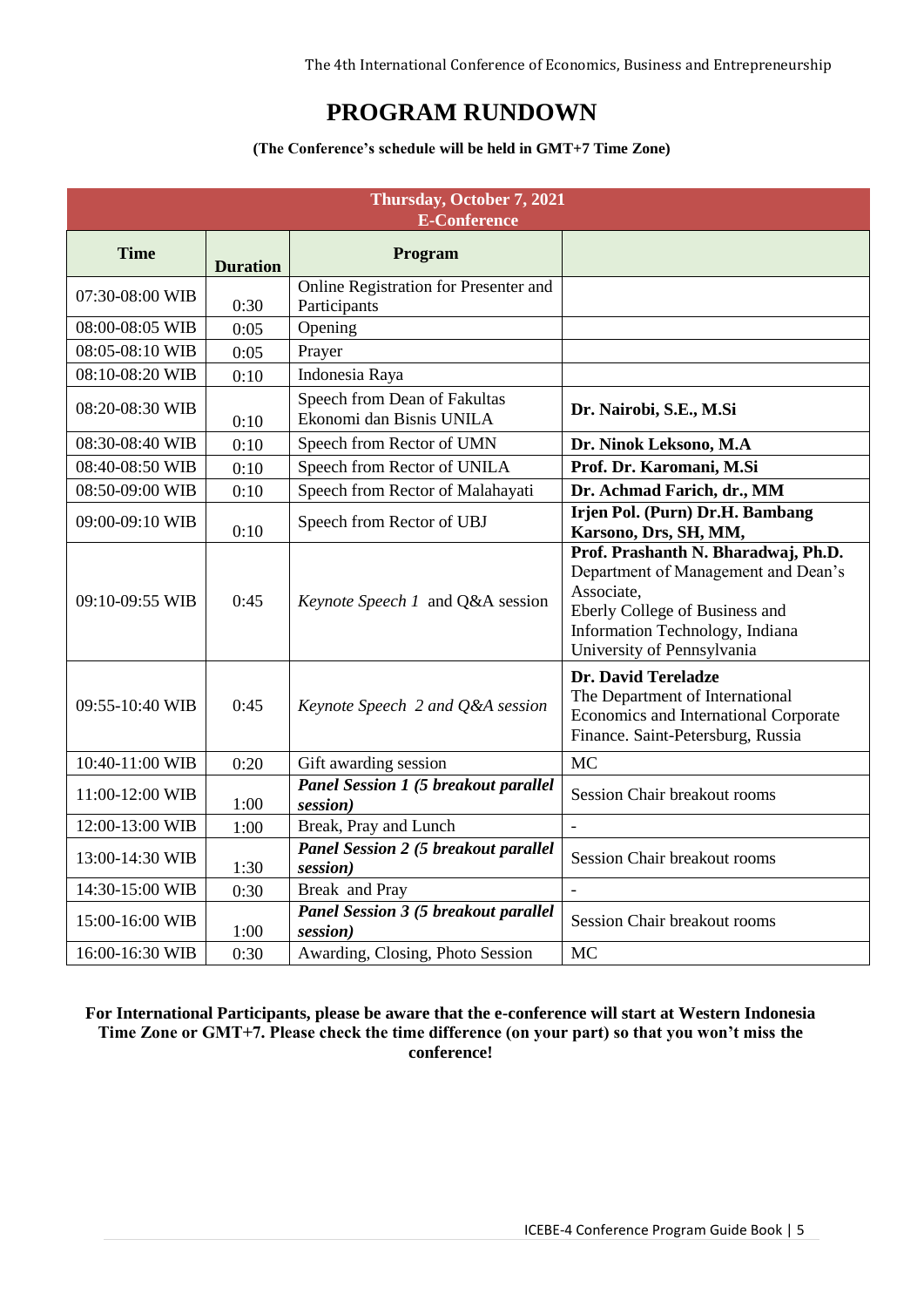#### **Dear Participants,**

#### **The conference will be conducted on 7 th October 2021 from 8:00 AM to 4:30 PM WIB (GMT+7).**

The Zoom link for the Keynote and Panel sessions has been provided to you when you register to the conference. Please kindly not to share the link for the conference.

Please log in to the provided link approximately 15 minutes prior to the start of the webinar to ensure that you can hear/view the webinar clearly.

Kindly used the picture attached as your zoom background

#### When you log in to the Zoom, kindly rename your zoom ID as following convention: **Breakout room number\_Name\_ID Paper e.g.: 6\_Dwi Lestari\_075**

Once you are connected to the webinar, we will automatically mute you to avoid feedback noises. There will be a designated Q&A session.

The link to join the e-conference is the following:

| Agenda                  | Time                  | <b>Zoom Link</b>                          | <b>Zoom ID</b> | <b>Passcode</b>    |
|-------------------------|-----------------------|-------------------------------------------|----------------|--------------------|
| <b>Opening Ceremony</b> | $07.30 - 11.00$ A.M   | https://bit.ly/enter_icebe   337 863 5010 |                | icebe <sub>4</sub> |
| Parallel Session I      | $11.00$ A.M $-$ 12.00 |                                           |                |                    |
|                         | P.M                   |                                           |                |                    |
| Parallel Session II     | $1.00 - 2.30$ P.M     |                                           |                |                    |
| Parallel Session III    | 3.00-4.00 P.M         |                                           |                |                    |

#### After the opening ceremony end, the committee will assign you to breakout number as mentioned in the following **PARALLEL PRESENTATION LIST**.

Thank you and looking forward to your active participation.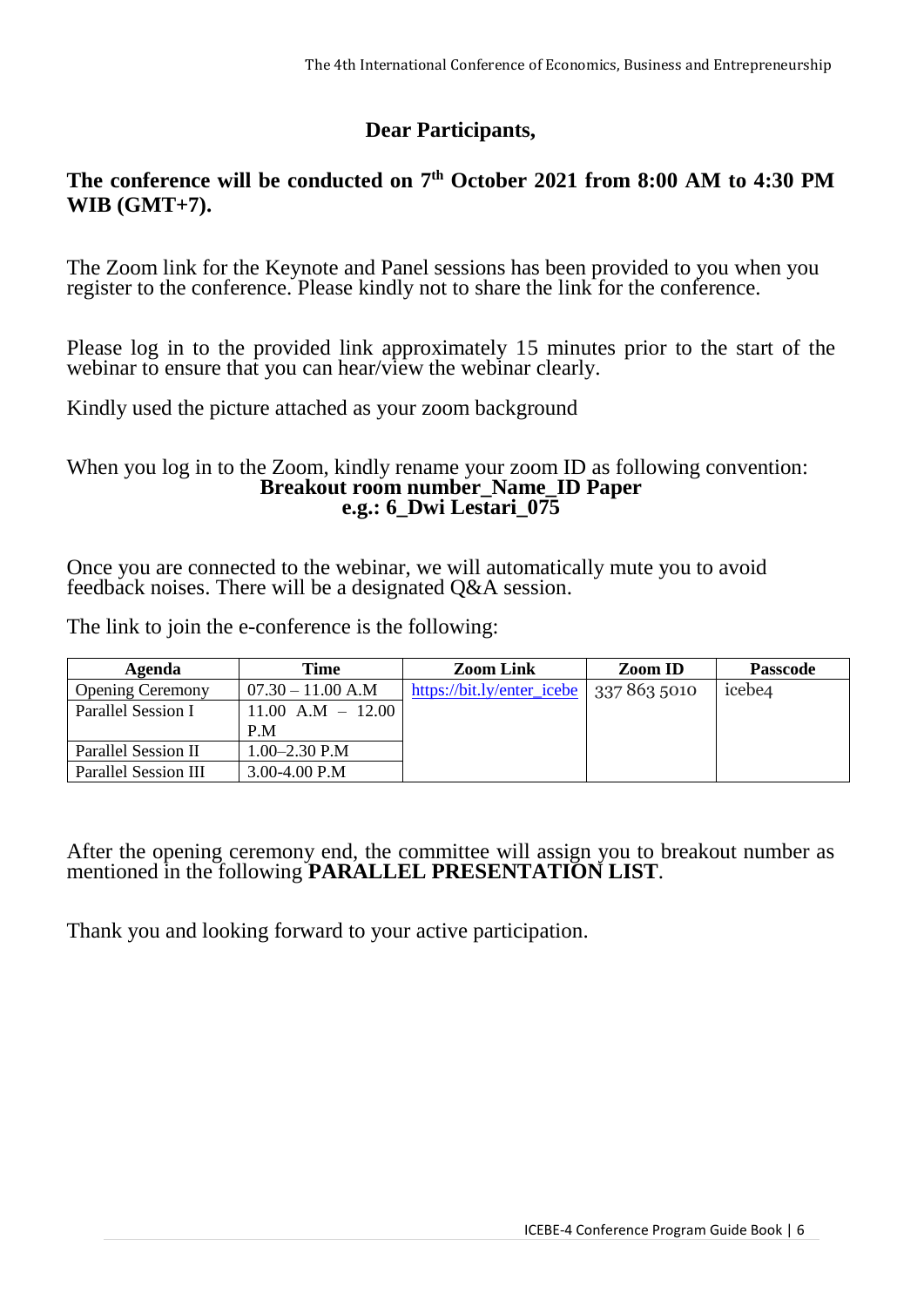### **PARALLEL PRESENTATION LIST**

#### **Parallel Session I: Thursday, 7 th October 2021 @ 11.00 AM – 12.00 PM WIB (GMT+7) Room 1**

| <b>Time</b> | ID  | <b>Presenter</b>                                                                 | <b>Title</b>                                                                                                                               | <b>Room</b> |
|-------------|-----|----------------------------------------------------------------------------------|--------------------------------------------------------------------------------------------------------------------------------------------|-------------|
| 11.00-11.15 | 038 | Retno Yuni Nur<br>Susilowati and<br>Slamet Sugiri                                | Do the Institutional Factors Affect the<br><b>Quality of Accounting Information</b><br><b>Post IFRS Adoption: Asian Countries</b><br>Study | 1           |
| 11.15-11.30 | 028 | Antonius Antonius<br>and Karina<br>Harjanto                                      | <b>Impact of Selected Factors Towards</b><br><b>Shareholder Value Creation</b>                                                             |             |
| 11.30-11.45 | 039 | Rindu Rika<br>Gamayuni,<br><b>Nurdiono</b><br>Nurdiono, and Tri<br>Joko Prasetyo | A Review of Abnormal Accrual at<br>Government: A Bibliometric Study                                                                        |             |
| 11.45-12.00 | 048 | <b>Urbetty Sitorus and</b><br>Hafizd Ramadhan                                    | The Analysis of Indonesia's Coal<br>Export Value Using the Gravity<br>Model                                                                |             |

| <b>Time</b> | ID  | <b>Presenter</b>                                                                                         | <b>Title</b>                                                                                                                  | <b>Room</b>    |
|-------------|-----|----------------------------------------------------------------------------------------------------------|-------------------------------------------------------------------------------------------------------------------------------|----------------|
| 11.00-11.15 | 044 | Christine Cinintya,<br>Rindu Rika<br>Gamayuni, and<br>Fitra Dharma                                       | Analysis of the Impact of the Covid-<br>19 Pandemic on the Financial<br>Performance of Provincial<br>Governments in Indonesia | $\overline{2}$ |
| 11.15-11.30 | 029 | Amanda Surya and<br>Maria Stefani<br>Osesoga                                                             | The Determinant Factors of Tax<br>Consultant's Ethical Decision Making                                                        |                |
| 11.30-11.45 | 035 | Sri Hasnawati and<br>Atika Putri Dianti                                                                  | Intellectual Capital and Firm Value:<br>Evidence on Indonesia Banking<br>Subsector                                            |                |
| 11.45-12.00 | 011 | <b>Adler Haymans</b><br>Manurung, Derwin<br>Suhartono, Benny<br>Hutahayan, and<br>Noptovius<br>Halimawan | <b>Probability Bankruptcy Using Support</b><br><b>Vector Regression Machines</b>                                              |                |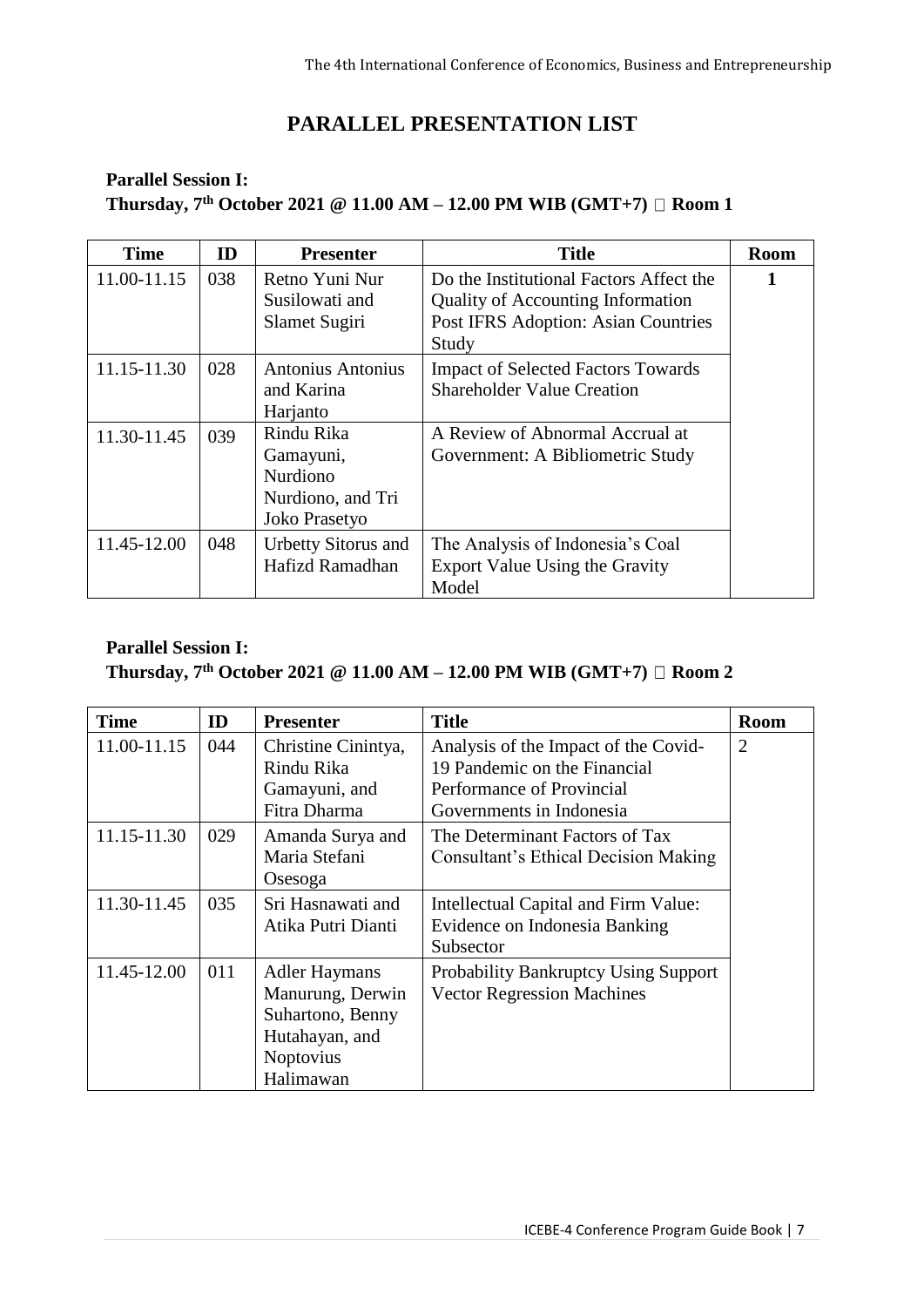| <b>Time</b> | ID  | <b>Presenter</b>                                                                      | <b>Title</b>                                                                                                                          | <b>Room</b> |
|-------------|-----|---------------------------------------------------------------------------------------|---------------------------------------------------------------------------------------------------------------------------------------|-------------|
| 11.00-11.15 | 056 | Asih Murwiati,<br>Imam Awaluddin,<br>Thomas Andrian,<br>and Naufal Yazid<br>Al Rusydi | Introducing The Issues of Social<br>Protection During Pandemic Covid-19<br>to Reduce Stunting in Indonesia                            | 3           |
| 11.15-11.30 | 036 | Neli Aida, Ukhti<br>Ciptawaty, and<br>Endri Hermawan                                  | The Effect of GRDP, Foreign<br><b>Investment and Population Density on</b><br>Environmental Quality in Java Island<br>$(2010-2019)$   |             |
| 11.30-11.45 | 020 | John Ehj Foeh                                                                         | Optimization of Production and<br>Benefits of Using Linear<br>Programming in the Linggar Teak<br><b>Furniture Business)</b>           |             |
| 11.45-12.00 | 013 | Hasdi Aimon,<br>Anggi Putri<br>Kurniadi, and Sri<br>Ulfa Sentosa                      | How The Effect of Economic Shocks<br>on Regional Income? Period Before<br>and During COVID-19: Case 18<br>Largest Cities In Indonesia |             |

| <b>Time</b> | ID  | <b>Presenter</b>                                                                                                         | <b>Title</b>                                                                                                                                              | <b>Room</b> |
|-------------|-----|--------------------------------------------------------------------------------------------------------------------------|-----------------------------------------------------------------------------------------------------------------------------------------------------------|-------------|
| 11.00-11.15 | 034 | Widiya Dewi<br>Anjaningrum, Adya<br>Hermawati, Ahmad<br>Nizar Yogatama,<br>Rahayu Puji Suci,<br>and Agus Purnomo<br>Sidi | Creative Industry in the Post-<br>Pandemic Digital Era: Meaningful<br>Incubation, Customer Focus, and High<br>Innovation as Strategies to Compete         | 4           |
| 11.15-11.30 | 007 | Davin Ongkadinata,<br><b>Yosef Budi</b><br>Susanto, and Rismi<br>Juliadi                                                 | Enhancing Consumers' Online<br>Purchase Intention of Clothing<br>Products through Technological<br>Improvement during COVID-19<br>Pandemic                |             |
| 11.30-11.45 | 059 | Aida Sari, Dwi Asri<br>Siti Ambarwati, and<br>Nuzul Inas Nabila                                                          | Analysis of Social Support, Customer<br><b>Review Quality, Social Commerce</b><br><b>Trust On E-Commerce Satisfaction</b><br>Study Tokopedia In Indonesia |             |
| 11.45-12.00 | 037 | Sudrajat Sudrajat,<br>Ratna Septiyanti,<br>and Fajar<br>Purwatmiasih                                                     | The Power of The Effect<br>Implementation of Information<br><b>Technology and Organizational</b><br><b>Culture in Detecting Fraud</b>                     |             |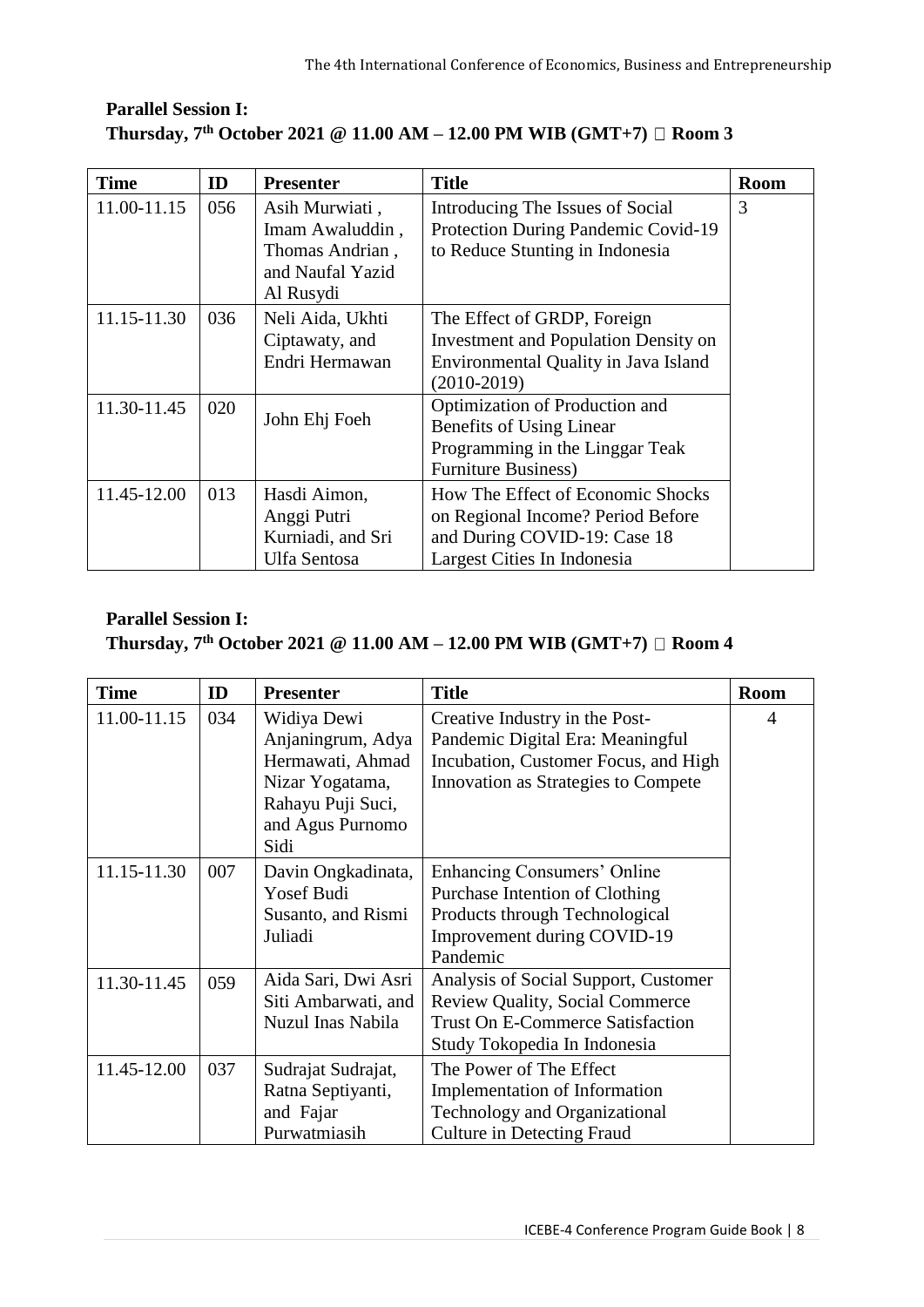| <b>Time</b> | ID  | <b>Presenter</b>                                                                  | <b>Title</b>                                                                                                         | <b>Room</b> |
|-------------|-----|-----------------------------------------------------------------------------------|----------------------------------------------------------------------------------------------------------------------|-------------|
| 11.00-11.15 | 018 | Viany Utami Tihin,<br>Regina Eka<br>Riantini and Wiwin<br>Windihastuty            | Utilization of Digital Technology in<br>Managing Fabric Waste into Garments                                          | 5           |
| 11.15-11.30 | 006 | Eric Darson, Yosef<br>Budi Susanto, and<br>Rismi Juliadi                          | Improving Technological Features to<br>Increase Continuance Intention on<br>Sakuku Application                       |             |
| 11.30-11.45 | 004 | Desi Laili Ulfa,<br><b>Johny Natu</b><br>Prihantono, and<br><b>Mohammad Annas</b> | Impact of Artificial Intelligence on<br><b>Recruitment Process</b>                                                   |             |
| 11.45-12.00 | 047 | Hardini Ariningrum<br>and Indah Lia<br>Puspita                                    | <b>Utilizing MSME Business</b><br>Applications And Communication in<br>Digital Technology in The Time of<br>Covid 19 |             |

| <b>Time</b> | ID  | <b>Presenter</b>                                                                                                                                | <b>Title</b>                                                                                                                                                               | Room |
|-------------|-----|-------------------------------------------------------------------------------------------------------------------------------------------------|----------------------------------------------------------------------------------------------------------------------------------------------------------------------------|------|
| 13.00-13.15 | 042 | Rialdi Azhar                                                                                                                                    | Future Conditions of the Mining<br>Sector Seen from The Viewpoint of<br><b>Stock Price</b>                                                                                 |      |
| 13.15-13.30 | 057 | Ahmad Faisol,<br>Sulaeman Nidar, and<br>Aldrin Herwany                                                                                          | Is it Reasonable to Use Mudharabah in<br><b>Sharia Pricing Assets?</b>                                                                                                     |      |
| 13.30-13.45 | 024 | Khairudin,<br>Rahmawati, Jaka<br>Winarna, Evi<br>Gantyowati                                                                                     | An Overview of Good Governance of<br>Local Government During the Covid-<br>19 Pandemic in Indonesia                                                                        |      |
| 13.45-14.00 | 067 | Gracia Stefani, Shinta<br>Amalina Hazrati<br>Havidz, Kartika Dewi,<br>Ikramina Larasati<br>Hazrati Havidz, and<br>Hernawati W. Retno<br>Wiratih | Is Financial Inclusion Driven by<br>Mobile Payment Characteristics and<br>Financial Literacy?                                                                              |      |
| 14.00-14.15 | 053 | Reni Oktavia, Einde<br>Evana, Yunia Amelia,<br>and Lovia Wita<br>Ayurini                                                                        | <b>Empirical Analysis of The Probability</b><br>Bankruptcy and Audit Effort and its<br><b>Impact on Audit Delay: Evidence</b><br>from State-Own Enterprise in<br>Indonesia |      |
| 14.15-14.30 | 069 | Redho Alma Kuansa,<br>Liza Alvia, and<br>Lindriana Sari                                                                                         | <b>Accounting Value Relevance Analysis</b><br>on IFRS Convergence in Stages at                                                                                             |      |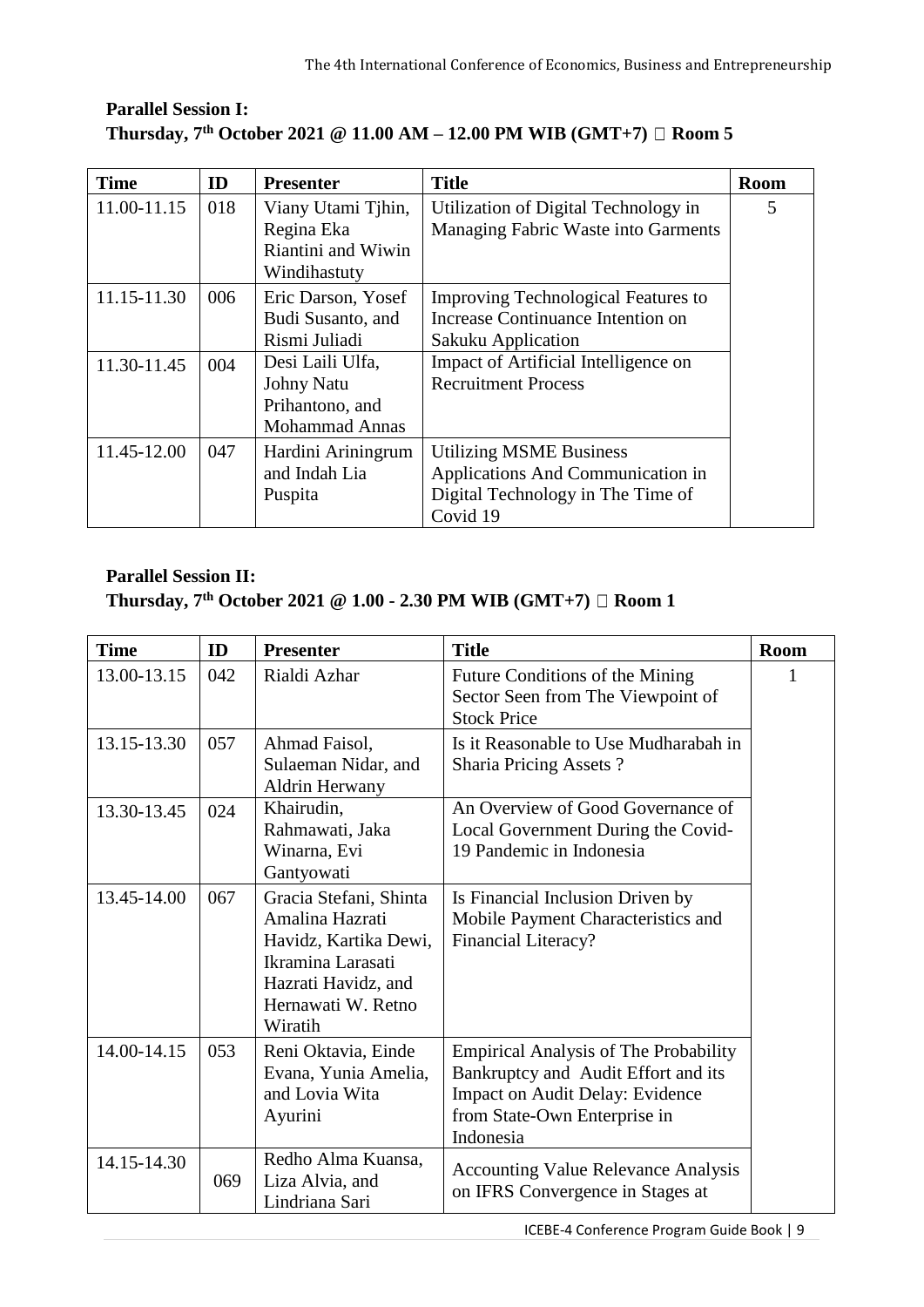| <b>Banking Company Registered in</b> |  |
|--------------------------------------|--|
| Indonesia Stock Exchange             |  |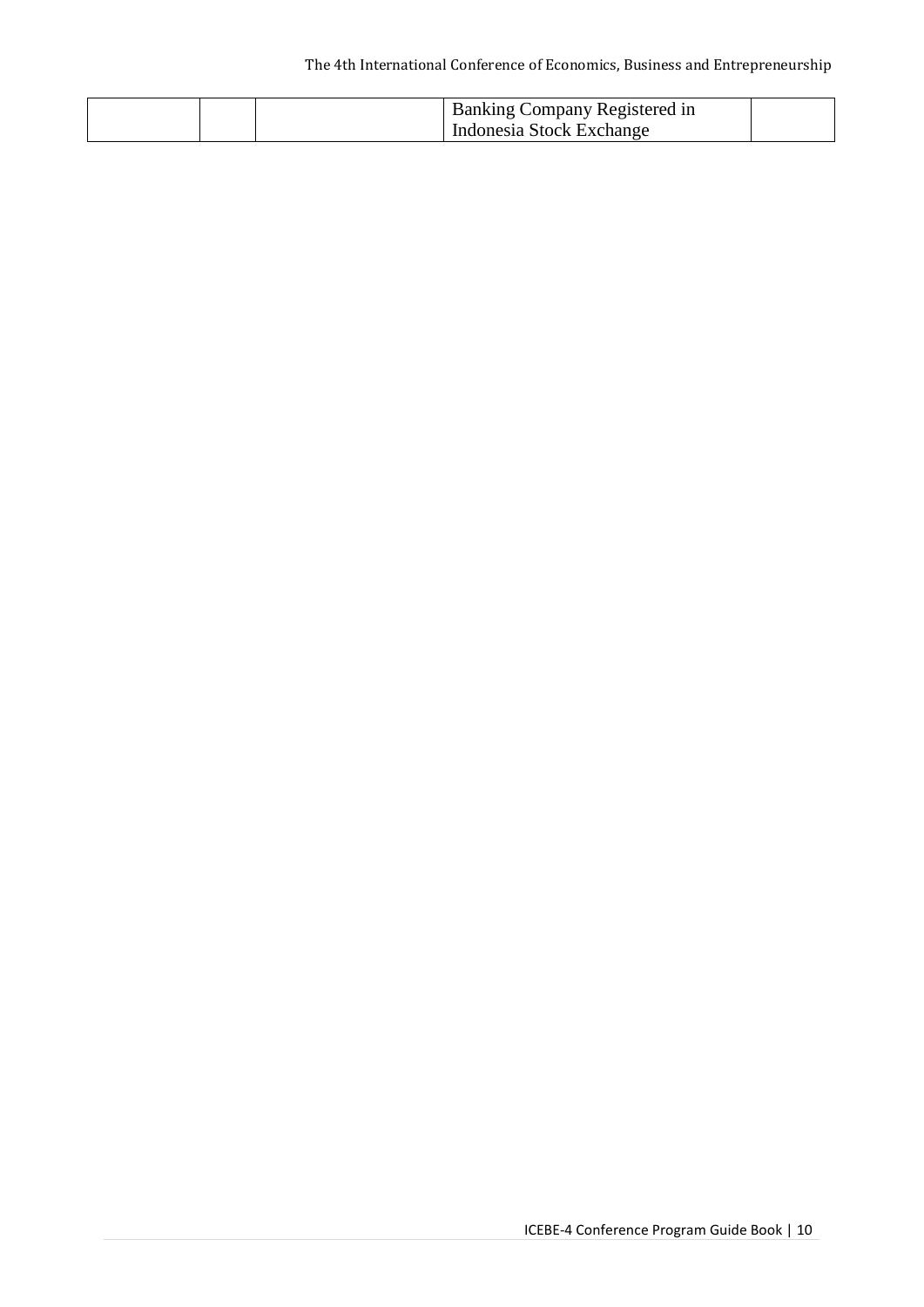| <b>Time</b> | ID  | <b>Presenter</b>                                                                  | <b>Title</b>                                                                                                                                   | <b>Room</b>    |
|-------------|-----|-----------------------------------------------------------------------------------|------------------------------------------------------------------------------------------------------------------------------------------------|----------------|
| 13.00-13.15 | 055 | Ratna Septiyanti                                                                  | The Monitoring Role of Majority<br>Ownership on Indonesian Firm<br>Performance in the Context of Covid-<br>19 Pandemic                         | $\overline{2}$ |
| 13.15-13.30 | 073 | Utku Altunoz and<br>Arif Darmawan                                                 | Forecasting the Effect of Credit<br>Utilization Rate on Inflation Volatility<br>in Turkey                                                      |                |
| 13.30-13.45 | 071 | Haryono Pasang<br>Kamase, Irwan<br>Taufiq Ritonga,<br>Rusdi Akbar, and<br>Suyanto | Examining Challenges of The<br><b>Prosecutor Officials Combating</b><br>Corruption of Capital Expenditures in<br>Indonesia's Local Governments |                |
| 13.45-14.00 | 061 | <b>Chermian Eforis</b><br>and Patricia Diana                                      | Tax Incentive during Covid-19<br>Pandemic: How effective is it to<br>recover Indonesia's economy?                                              |                |
| 14.00-14.15 | 041 | Conny Fatmarini,<br>Rindu Rika<br>Gamayuni, and<br>Usep Syaipudin                 | <b>Analysis of Financial Distress</b><br>Symptoms in the Company's<br>Performance: Bibliometric Studies                                        |                |
| 14.15-14.30 | 064 | Arif Darmawan,<br>Moneyzar Usman,<br>Neli Aida, and<br>Qurrota Ayu<br>Nindien     | Finding the Gap between Economic<br>Globalization Index and Economic<br>Growth Challenges in Indonesia,<br>Malaysia, and Thailand              |                |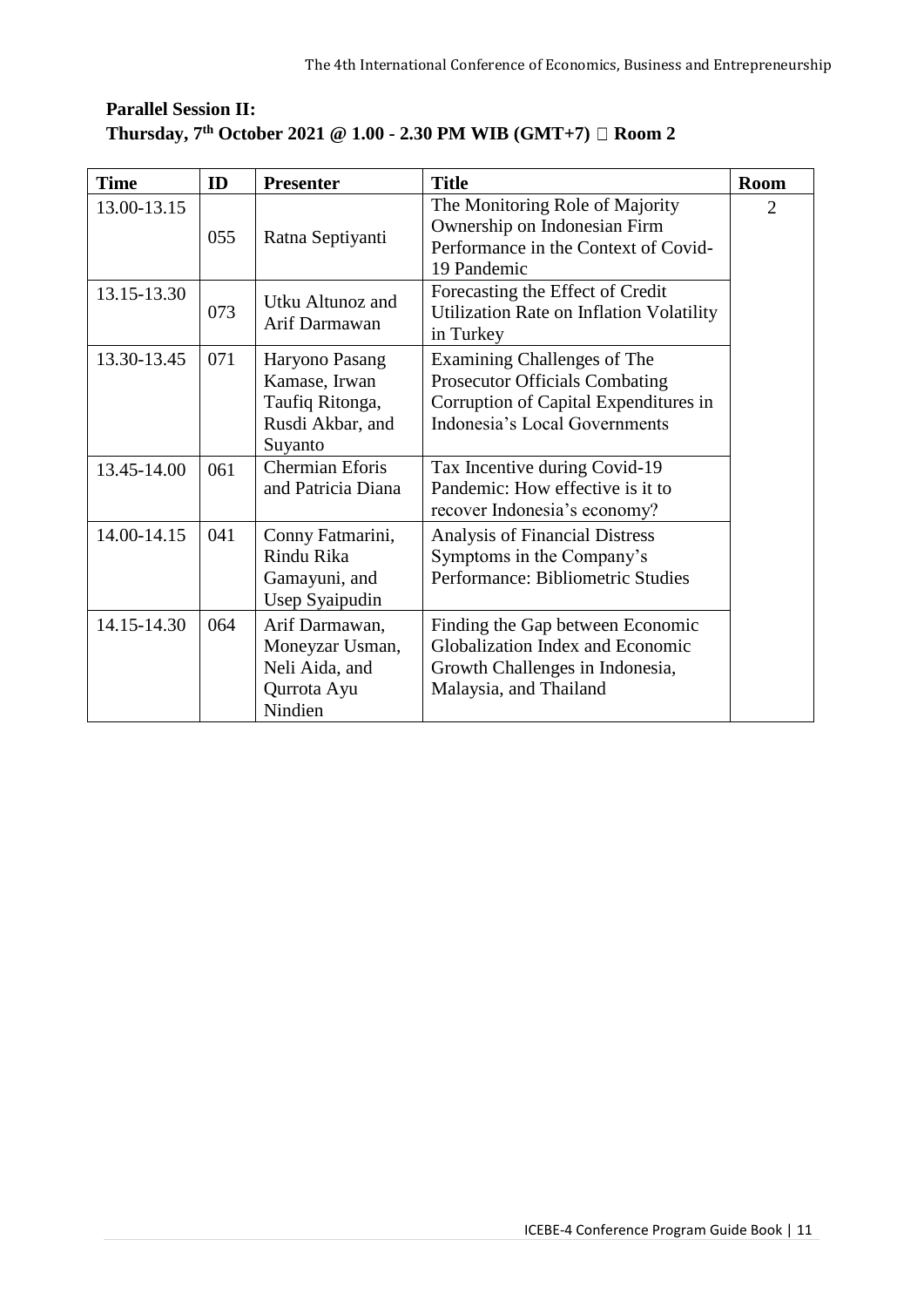| <b>Time</b> | ID  | <b>Presenter</b>                                                                              | <b>Title</b>                                                                                                                                                     | <b>Room</b> |
|-------------|-----|-----------------------------------------------------------------------------------------------|------------------------------------------------------------------------------------------------------------------------------------------------------------------|-------------|
| 13.00-13.15 | 026 | Harmani Harun,<br>Rika Mulia, and<br>Muslim A Djalil                                          | Improving Performance and<br>Generating Competitive Advantage of<br>Rural Banks: Do Coopetition and<br><b>Capital Requirement Matter?</b>                        | 3           |
| 13.15-13.30 | 051 | <b>Iing Lukman and</b><br>Eka Sariningsih                                                     | <b>Reshaping Business Strategy Through</b><br><b>Technological Innovation for Post</b><br>Covid-19 Recovery: A Review                                            |             |
| 13.30-13.45 | 045 | Eka Aprilia, Rindu<br>Rika Gamayuni,<br>and Saring<br>Suhendro                                | E-government as Good Governance in<br>Building Post-Covid 19 Technological<br>Innovations                                                                        |             |
| 13.45-14.00 | 062 | Ukhti Ciptawaty,<br>Mochammad<br>Firman Ghazali,<br>Resha Moniyana<br>Putru, and Neli<br>Aida | Patterns of Spatial Modeling of The<br>Economy; Human Capital and Poverty<br>In 60 Districts in Southern Sumatera                                                |             |
| 14.00-14.15 | 063 | Heru Wahyudi,<br>Neli Aida, Ukhti<br>Ciptawaty, and Eka<br>Aprilia                            | Analysis Impact of Coronavirus<br>Disease (Covid-19) Pandemic on<br>Income, Working Hours and<br><b>Customers of Merchants in Pahawang</b><br><b>Island Tour</b> |             |
| 14.15-14.30 | 032 | Ayi Ahadiat, Fitra<br>Dharma, and Fajrin<br>Satria Dwi<br>Kesumah                             | Forecasting Model for State-Owned<br><b>Bank Stock Prices During Pandemic:</b><br><b>GARCH Model Application</b>                                                 |             |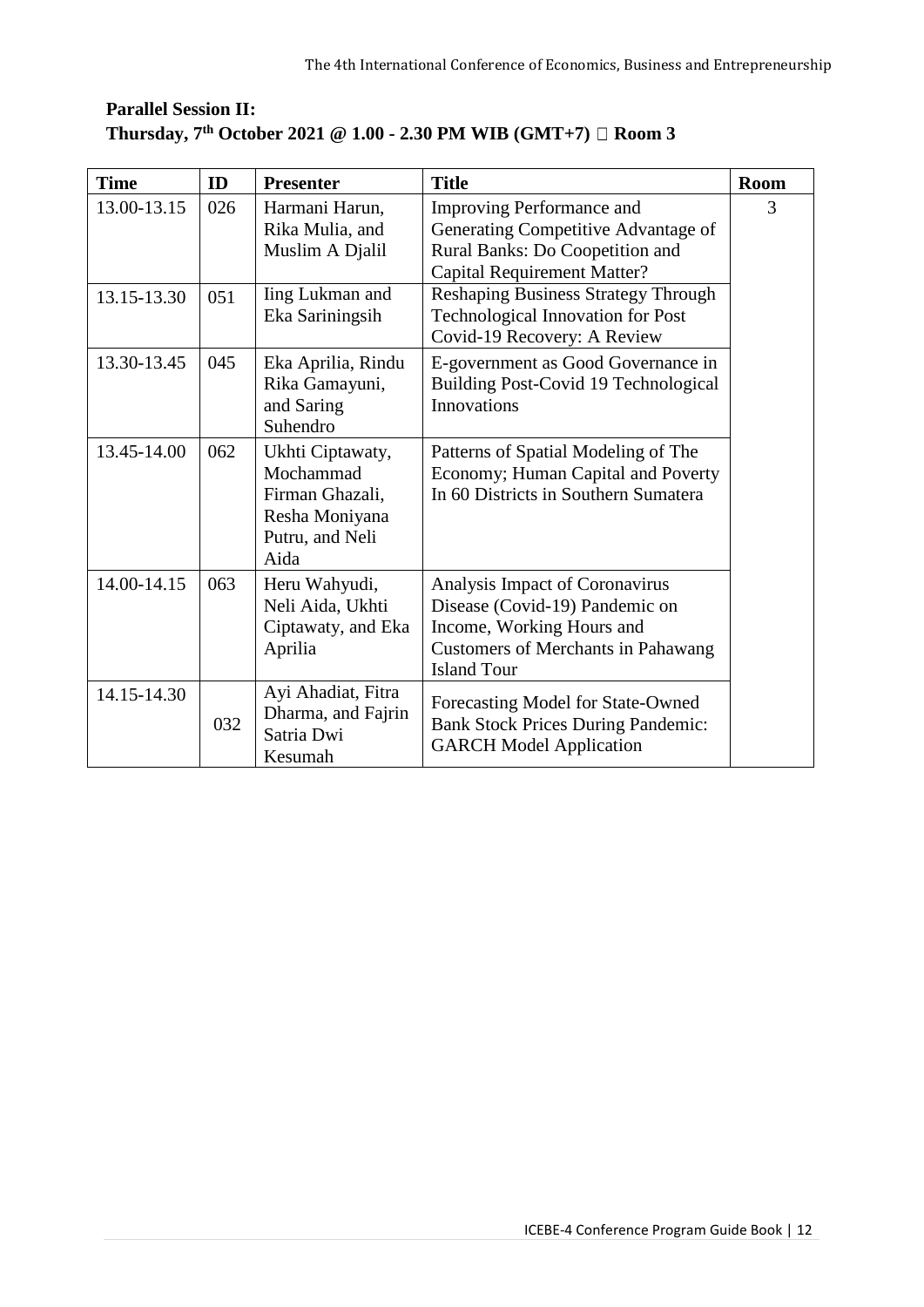| <b>Time</b> | ID  | <b>Presenter</b>                                                                                                                                                    | <b>Title</b>                                                                                                                                    | <b>Room</b> |
|-------------|-----|---------------------------------------------------------------------------------------------------------------------------------------------------------------------|-------------------------------------------------------------------------------------------------------------------------------------------------|-------------|
| 13.00-13.15 | 002 | Kevin Suryadi, P.M<br>Winarno, and<br><b>Mohammad Annas</b>                                                                                                         | Behavioral Intentions and E-WOM<br>(Electronic Word of Mouth) in<br>Indonesia E-commerce                                                        | 4           |
| 13.15-13.30 | 012 | Mohamad<br>Najmudin, Budi<br>Setyanta, and<br>Nurwiyanta                                                                                                            | Do service quality and corporate<br>image affect customer satisfaction and<br>loyalty?                                                          |             |
| 13.30-13.45 | 009 | <b>Daniel Antonius</b>                                                                                                                                              | The Effect of Regulatory Sandbox on<br>The Behavior of FinTech Actors in<br>Indonesia Using Theory of Planned<br><b>Behavior Approach</b>       |             |
| 13.45-14.00 | 046 | Wiewiek Indriani<br>and Euis<br>Mufahamah                                                                                                                           | <b>Students' Perceptions of Online</b><br>Learning as a Learning Mean to<br><b>Increase Learning Motivation During</b><br>the Covid-19 Pandemic |             |
| 14.00-14.15 | 066 | Anastasya Rizky<br>Dirmansyah, Shinta<br>Amalina Hazrati<br>Havidz, Ikramina<br>Larasati Hazrati<br>Havidz, Hernawati<br>W. Retno Wiratih,<br>and M. Havidz<br>Aima | Is Behavioural Intention of Using<br>OVO as Mobile Payment driven by<br>UTAUT 2?                                                                |             |
| 14.15-14.30 | 070 | Arivina Ratih, I<br>Wayan Suparta, and<br>Asih Murwiati                                                                                                             | <b>Information and Communication</b><br><b>Technology in Sumatra</b>                                                                            |             |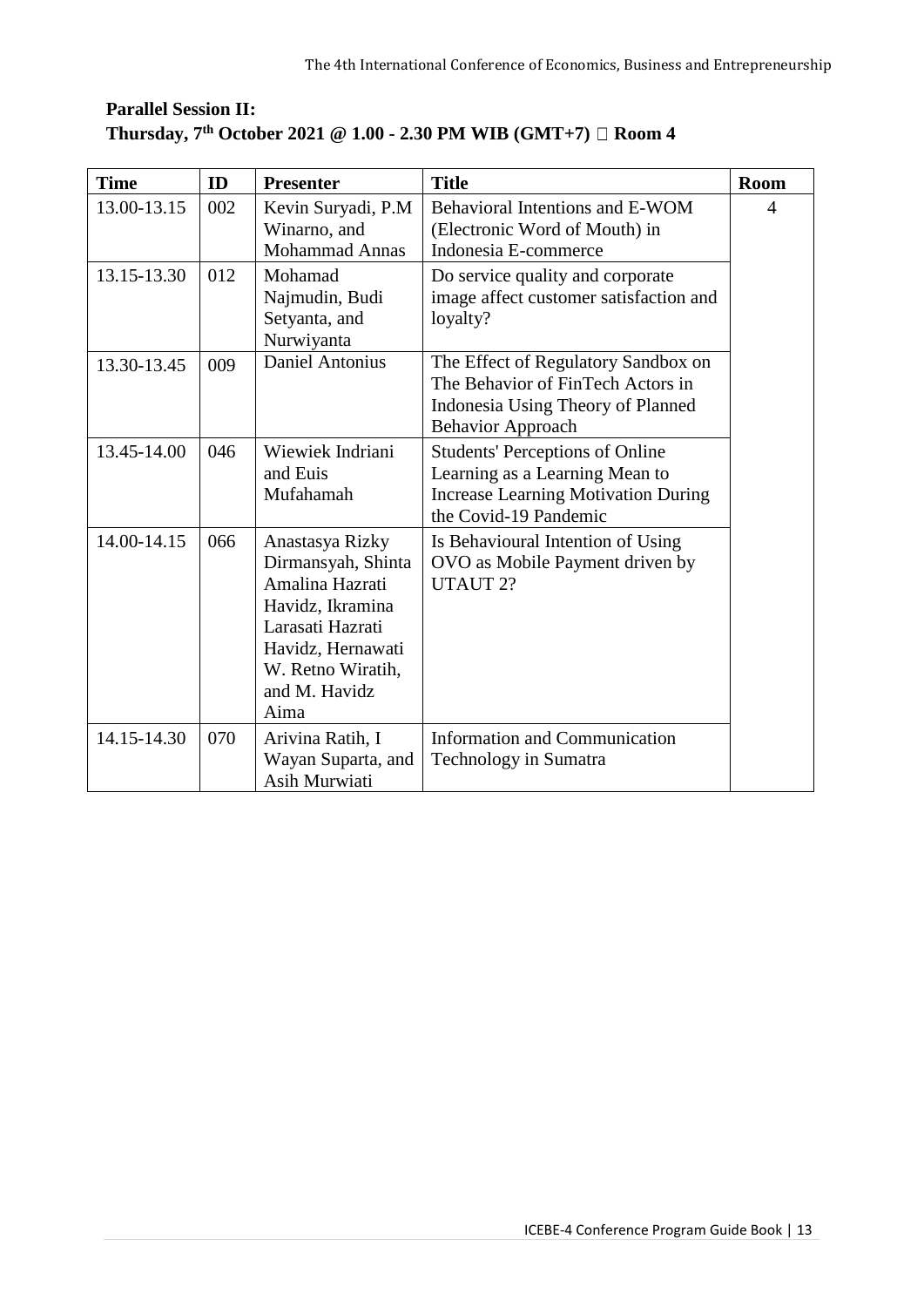| <b>Time</b> | ID  | <b>Presenter</b>                                                                            | <b>Title</b>                                                                                                                                                                                      | <b>Room</b> |
|-------------|-----|---------------------------------------------------------------------------------------------|---------------------------------------------------------------------------------------------------------------------------------------------------------------------------------------------------|-------------|
| 13.00-13.15 | 019 | Sahnaz Ubud                                                                                 | Challenges Faced in Creating Local<br>Innovation : An Integrated Model of<br>Quadruple Helix for Social<br>Entrepreneurship                                                                       | 5           |
| 13.15-13.30 | 033 | Yogi Yusuf<br>Wibisono                                                                      | The Impact of Organizational<br>Capabilities on The<br><b>Internationalization Success: An</b><br><b>Empirical Study on IT Offshoring</b>                                                         |             |
| 13.30-13.45 | 010 | Meidy Nurindah<br>Hasri, Noemi Silva,<br><b>Yosef Budi</b><br>Susanto, and P. M.<br>Winarno | The Attitude toward The<br>Programmatic Advertising on Click-<br>Through Intention                                                                                                                |             |
| 13.45-14.00 | 005 | Merfin, Friska<br>Natalia, P.M.<br>Winarno                                                  | Forecasting Oil Sales Volume With<br>Data Visualization in PT.Sinar<br>Servindo Sakti Company for 1 Year<br>With Knowledge Discovery of<br>Database (KDD) Method                                  |             |
| 14.00-14.15 | 015 | Manoj Sharma and<br>Mohit Jamwal                                                            | Role of entrepreneurship education,<br>pragmatic thinking and entrepreneurial<br>self-efficacy on triggering students'<br>entrepreneurship intention: Testing<br>moderation and mediation effects |             |
| 14.15-14.30 | 058 | Keumala Hayati                                                                              | Project-Based Learning in Teaching<br>Entrepreneurship: A Review of the                                                                                                                           |             |

#### **Parallel Session III: Thursday, 7th October 2021 @ 3.00 - 3.45 PM WIB (GMT+7) Room 1**

| <b>Time</b> | ID  | <b>Presenter</b> | <b>Title</b>                                  | <b>Room</b> |
|-------------|-----|------------------|-----------------------------------------------|-------------|
| 15.00-15.15 |     |                  | Analysis of the Quality of Corporate          |             |
|             |     | Liza Alvia       | Information Disclosure: Relevance,            |             |
|             | 068 |                  | Credibility, and Readability in the           |             |
|             |     |                  | Digital Disclosure Environment (A)            |             |
|             |     |                  | Critical Study on the Implementation          |             |
|             |     |                  | of POJK No. 8 and 31 of 2015)                 |             |
| 15.15-15.30 | 049 | Ersanti Anggunan | <b>Bibliometric Analysis of Public Sector</b> |             |
|             |     | Dewi, Rindu Rika | <b>Budgets</b>                                |             |
|             |     | Gamayuni, and    |                                               |             |
|             |     | Reni Oktavia     |                                               |             |
| 15.30-15.45 | 060 | Yenni Agustina   | The Effect of Burnout on Employee's           |             |
|             |     |                  | Performance: Perceived of                     |             |
|             |     |                  | Distributive Justice as Moderator             |             |

Literature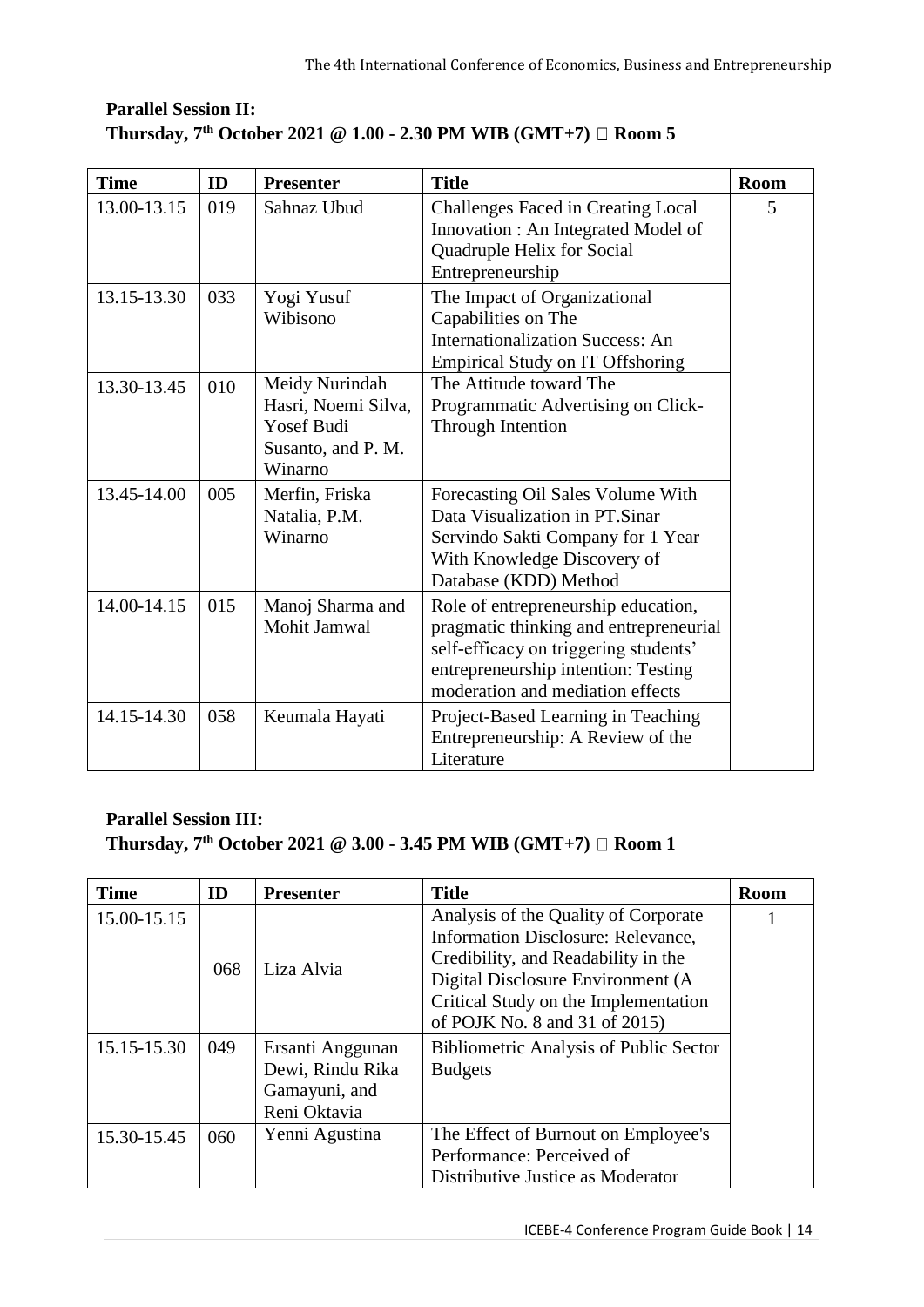| <b>Time</b> | ID  | <b>Presenter</b>                                                          | <b>Title</b>                                                                                                                                                          | <b>Room</b>    |
|-------------|-----|---------------------------------------------------------------------------|-----------------------------------------------------------------------------------------------------------------------------------------------------------------------|----------------|
| 15.00-15.15 | 027 | Erna Listyaningsih,<br>Wiewiek Indriani,<br>and Rizki Putri<br>Mayangsari | COVID-19 Pandemic: Evidence from<br><b>JII Stocks</b>                                                                                                                 | $\overline{2}$ |
| 15.15-15.30 | 021 | Irham Lihan, Ririn<br>Nafisa Ulfa, and<br>Nurul Husna                     | Determinant Firm Value of Indonesian<br>Stock Exchange Issuers LQ45 With<br>Dividend Policy As Moderating<br>Variable In Indonesia Stock Exchange<br>2017-2020 Period |                |
| 15.30-15.45 | 054 | Apip Alansori and<br>Muhammad Luthfi                                      | Effect of Liquidity and Solvency on<br><b>Company Performance</b>                                                                                                     |                |

| <b>Time</b> | ID  | <b>Presenter</b>  | <b>Title</b>                            | <b>Room</b> |
|-------------|-----|-------------------|-----------------------------------------|-------------|
| 15.00-15.15 |     | David Tereladze   | Mechanisms For Forming Currency-        | 3           |
|             | 072 | and Ernie         | <b>Financial Crises In Developing</b>   |             |
|             |     | Hendrawaty        | <b>Markets</b>                          |             |
| 15.15-15.30 | 065 | Ambya Ambya,      | Services of Financial Technology        |             |
|             |     | Lies Maria Hamzah | (Fintech); Two Stage Least Square       |             |
|             |     | and Emi Maimunah  | Method                                  |             |
| 15.30-15.45 | 050 | Lestari Wuryanti  | <b>Factors Affecting Company Profit</b> |             |
|             |     | and Isma Kartika  | Growth During the Covid-19              |             |
|             |     |                   | Pandemic (Case Study on Plantation      |             |
|             |     |                   | and Food Corps Companies Listed on      |             |
|             |     |                   | the Indonesia Stock Exchange for the    |             |
|             |     |                   | 2017-2020 Period)                       |             |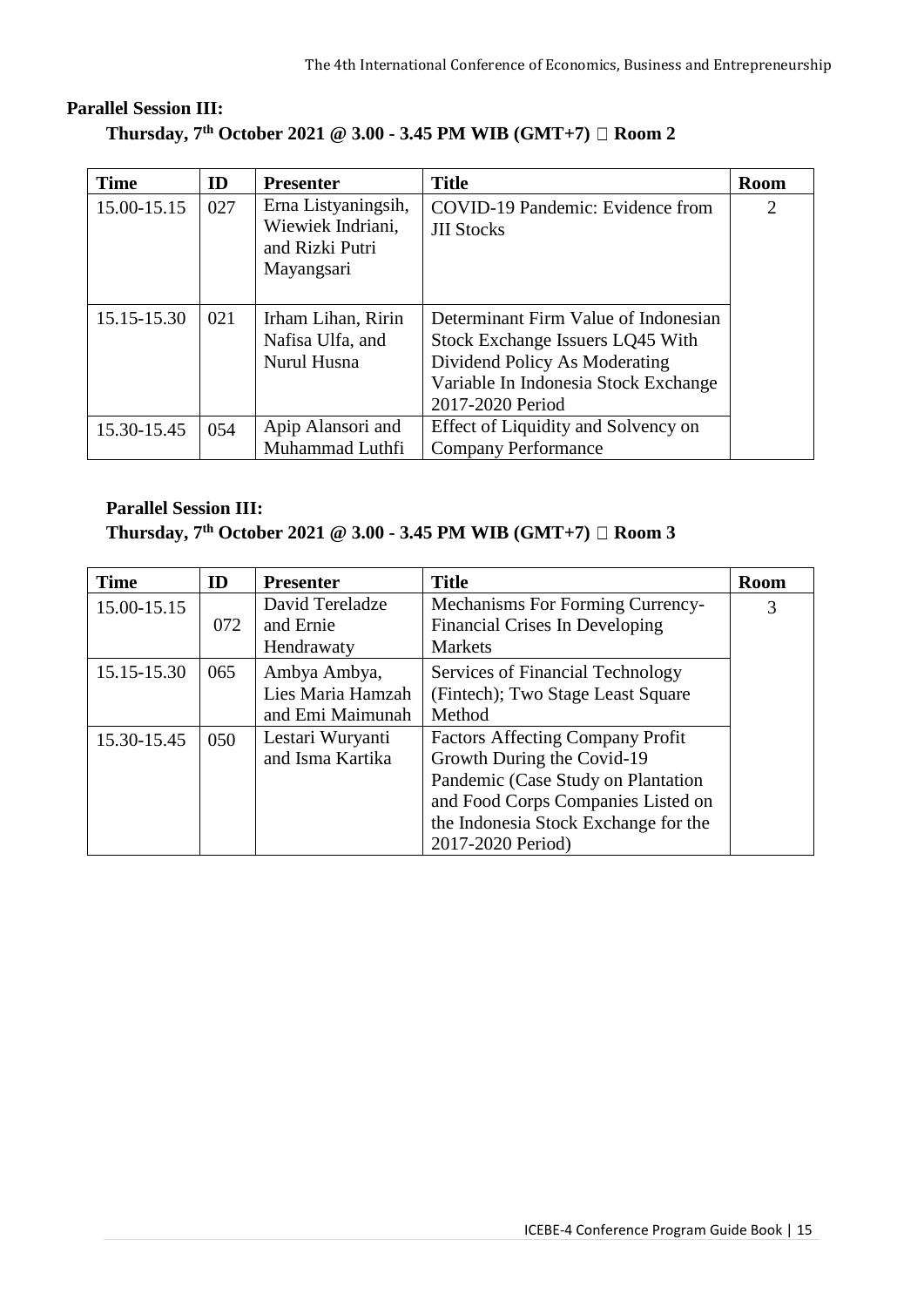| <b>Time</b> | ID  | <b>Presenter</b>    | <b>Title</b>                          | <b>Room</b> |
|-------------|-----|---------------------|---------------------------------------|-------------|
| 15.00-15.15 | 025 | Steven Kurnia,      | The Influence of Social Media         | 4           |
|             |     | <b>Yosef Budi</b>   | Marketing Activity and Social Media   |             |
|             |     | Susanto, and Rismi  | Influencers on Instagram on Purchase  |             |
|             |     | Juliadi             | Intention at Fashion Brand X in       |             |
|             |     |                     | Indonesia                             |             |
| 15.15-15.30 | 003 | Christina Flora,    | <b>Improving Visual Communication</b> |             |
|             |     | Prio Utomo and,     | Design Students' Creativity and The   |             |
|             |     | Friska Natalia      | Role of Collaborative Learning:       |             |
|             |     |                     | Indonesia Case Study                  |             |
| 15.30-15.45 | 040 | Nuzul Inas Nabila,  | The Effect Of Perceived Price,        |             |
|             |     | Aida Sari, and Sipa | Delivery Quality and Perceive Value   |             |
|             |     | Paujiah             | On Purchase Intentions Mediated By    |             |
|             |     |                     | Consumer Satisfaction (Study on E-    |             |
|             |     |                     | commerce In Indonesia During Covid    |             |
|             |     |                     | 19 Pandemic)                          |             |

| <b>Time</b> | ID  | <b>Presenter</b> | <b>Title</b>                                | <b>Room</b> |
|-------------|-----|------------------|---------------------------------------------|-------------|
| 15.00-15.15 | 031 | Michael          | <b>Factors Affecting Purchase Intention</b> |             |
|             |     | Cahyanaputra,    | and Purchase Behaviour Electronic           |             |
|             |     | Yohanes Jimmy    | Products (Home Appliance) in Online         |             |
|             |     | and Mohammad     | Transaction                                 |             |
|             |     | Annas            |                                             |             |
| 15.15-15.30 | 014 | Y. Johny Natu    | Quo Vadis Print Media Industry in           |             |
|             |     | Prihanto         | Indonesia?                                  |             |
| 15.30-15.45 | 052 | Yuningsih        | <b>Technology Makes Hustle Culture</b>      |             |
|             |     |                  | Still Happened in Pandemic Covid 19         |             |